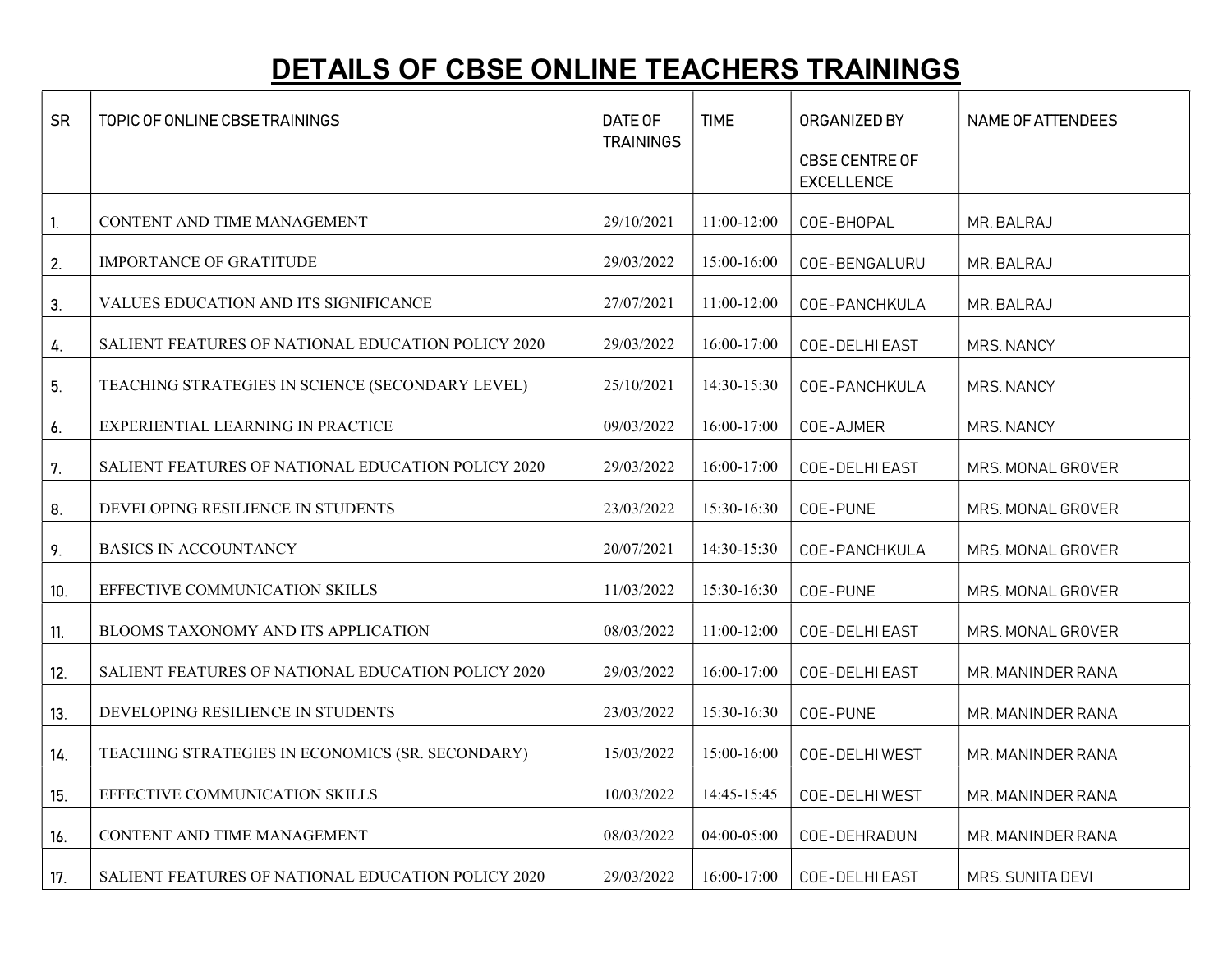| 18. | TEACHING STRATEGIES IN BIOLOGY (SR. SECONDARY)                        | 14/03/2022 | 15:00-16:00     | COE-DELHIWEST         | MRS. SUNITA DEVI         |
|-----|-----------------------------------------------------------------------|------------|-----------------|-----------------------|--------------------------|
| 19. | USING TEACHER ENERGIZED RESOURCE MANUAL - SCIENCE<br><b>SECONDARY</b> | 11/03/2022 | 11:00-12:00     | <b>COE-DELHI EAST</b> | MRS. SUNITA DEVI         |
| 20. | EXPERIENTIAL LEARNING IN PRACTICE                                     | 09/03/2022 | 16:00-17:00     | COE-AJMER             | MRS. SUNITA DEVI         |
| 21. | <b>SALIENT FEATURES OF NATIONAL EDUCATION POLICY 2020</b>             | 29/03/2022 | 16:00-17:00     | COE-DELHI EAST        | MRS. GURPINDER JEET KAUR |
| 22. | ART INTEGRATION IN SCHOOLS                                            | 22/03/2022 | 10:00-11:00     | COE-CHENNAI           | MRS. GURPINDER JEET KAUR |
| 23. | EFFECTIVE COMMUNICATION SKILLS                                        | 20/10/2021 | 14:30-15:30     | COE-CHANDIGARH        | MRS. GURPINDER JEET KAUR |
| 24. | TEACHING STRATEGIES IN MATHEMATICS (SECONDARY LEVEL)                  | 27/10/2021 | 14:30-15:30     | COE-PANCHKULA         | MR. AMIT                 |
| 25. | SALIENT FEATURES OF NATIONAL EDUCATION POLICY 2020                    | 29/03/2022 | 16:00-17:00     | COE-DELHI EAST        | MR. AMIT                 |
| 26. | STRENGTHENING READING COMPETENCY                                      | 24/03/2022 | 15:00-16:00     | COE-NOIDA             | MR. AMIT                 |
| 27. | CONTENT AND TIME MANAGEMENT                                           | 08/03/2022 | 04:00-05:00     | COE-DEHRADUN          | MR. AMIT                 |
| 28. | SALIENT FEATURES OF NATIONAL EDUCATION POLICY 2020                    | 29/03/2022 | 16:00-17:00     | COE-DELHI EAST        | MR. KANWALJIT SINGH      |
| 29. | HAPPY TEACHERS CREATING HAPPY SPACES                                  | 22/03/2022 | 15:00-16:00     | COE-PATNA             | MR. KANWALJIT SINGH      |
| 30. | HAPPY TEACHER CREATES HAPPY CLASSROOMS                                | 21/03/2022 | 16:00-17:00     | COE-DELHI EAST        | MR. KANWALJIT SINGH      |
| 31. | CONTENT AND TIME MANAGEMENT                                           | 15/03/2022 | 15:00-16:00     | COE-GUWAHATI          | MR. KANWALJIT SINGH      |
| 32. | USING TEACHER ENERGIZED RESOURCE MANUAL - SCIENCE<br><b>SECONDARY</b> | 28/03/2022 | 16:30-17:30     | COE-NOIDA             | MR. VIKAS KUMAR          |
| 33. | DEVELOPING SCIENTIFIC TEMPERAMENT                                     | 24/03/2022 | $10:00 - 11:00$ | COE-BENGALURU         | MR. VIKAS KUMAR          |
| 34. | DECISION MAKING SKILLS IN ADOLESCENTS                                 | 29/03/2022 | 15:00-16:00     | COE-NOIDA             | MRS. NINU RANI           |
| 35. | ART INTEGRATION ACROSS CURRICULUM                                     | 24/03/2022 | 15:00-16:00     | COE-DELHI WEST        | MRS. NINU RANI           |
| 36. | TEACHING STRATEGIES IN HINDI (SECONDARY LEVEL)                        | 22/03/2022 | 15:00-16:00     | COE-BENGALURU         | MRS. NINU RANI           |
| 37. | HINDI BHASHA ME LEKHAN TATHA SAHITYA SRIJAN                           | 09/03/2022 | 15:30-16:30     | COE-AJMER             | MRS. NINU RANI           |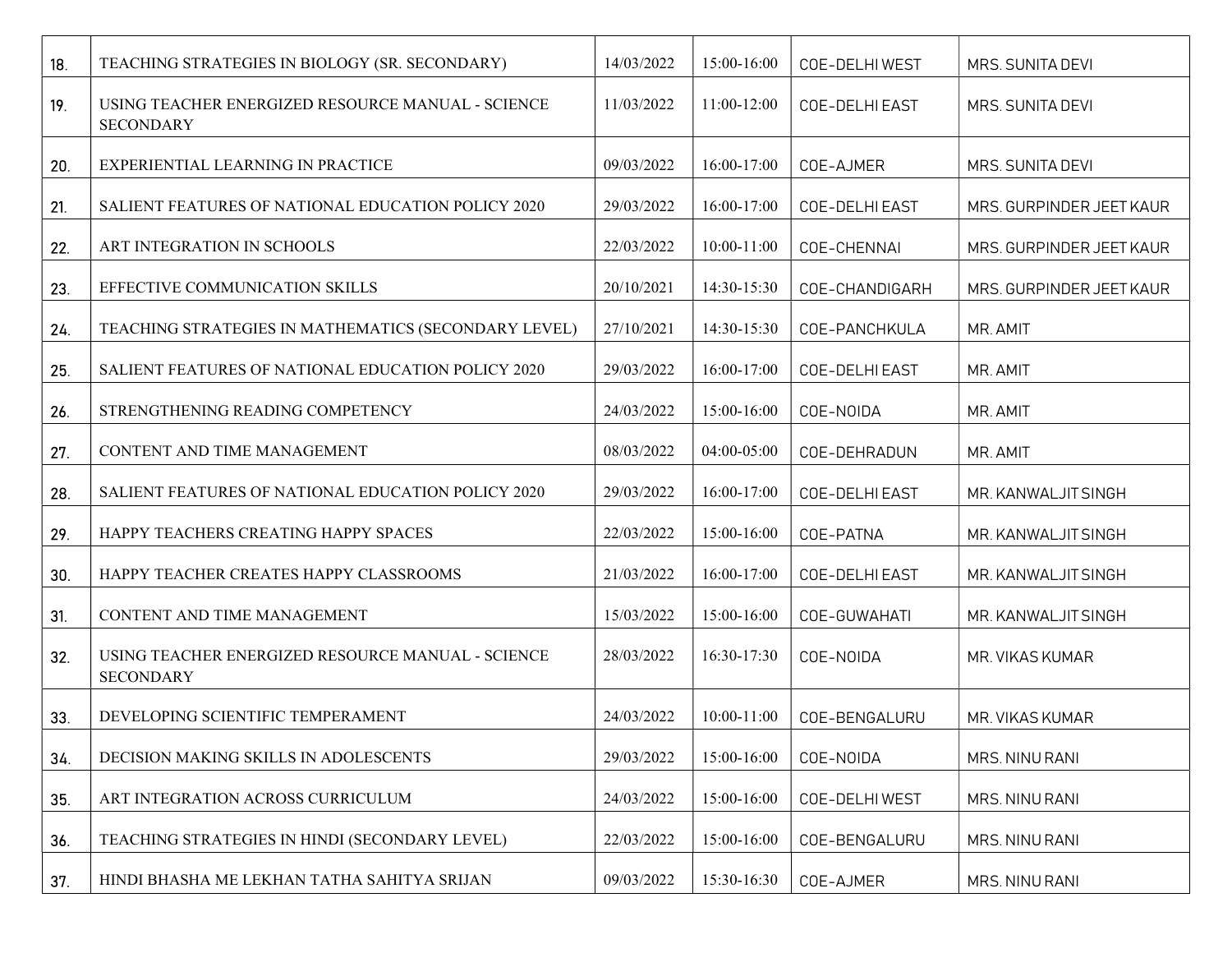| 38. | ADOPTING INCLUSIVE PRACTICES IN CLASSROOM                             | 01/04/2022 | 16:00-17:00     | COE-DELHIWEST  | MRS. NINU RANI     |
|-----|-----------------------------------------------------------------------|------------|-----------------|----------------|--------------------|
| 39. | TEACHING STRATEGIES IN HINDI (SECONDARY LEVEL)                        | 23/11/2021 | 16:00-17:00     | COE-NOIDA      | MRS. NINU RANI     |
| 40. | ENVIRONMENT EDUCATION IN PRACTICE                                     | 21/10/2021 | 14:00-15:00     | COE-DELHI EAST | MR. ALAMJEET SINGH |
| 41. | ANGER FREE SCHOOLS                                                    | 25/10/2021 | 14:00-15:00     | COE-DELHI EAST | MR. ALAMJEET SINGH |
| 42. | ENVIRONMENTAL EDUCATION IN PRACTICE                                   | 21/10/2021 | 14:00-15:00     | COE-DELHI EAST | MRS. HARPREET KAUR |
| 43. | USING TEACHER ENERGIZED RESOURCE MANUAL - SCIENCE<br><b>SECONDARY</b> | 28/03/2022 | 16:30-17:30     | COE-NOIDA      | MR. VISHAL JAGERAN |
| 44. | DEVELOPING SCIENTIFIC TEMPERAMENT                                     | 24/03/2022 | $10:00-11:00$   | COE-BENGALURU  | MR. VISHAL JAGERAN |
| 45. | EFFECTIVE COMMUNICATION SKILLS                                        | 23/03/2022 | 16:00-17:00     | COE-DELHI EAST | MR. VISHAL JAGERAN |
| 46. | ART INTEGRATION ACROSS CURRICULUM                                     | 24/03/2022 | 15:00-16:00     | COE-DELHI WEST | MRS. POOJA CHOPRA  |
| 47. | TEACHING STRATEGIES IN HINDI (SECONDARY LEVEL)                        | 15/03/2022 | 16:00-17:00     | COE-DELHI EAST | MRS. POOJA CHOPRA  |
| 48. | DEVELOPING SCIENTIFIC TEMPERAMENT                                     | 14/03/2022 | 04:00-05:00     | COE-DEHRADUN   | MRS. POOJA CHOPRA  |
| 49. | HINDI BHASHA ME LEKHAN TATHA SAHITYA SRIJAN                           | 09/02/2022 | 15:30-16:30     | COE-NOIDA      | MRS. POOJA CHOPRA  |
| 50. | TEACHING AND LEARNING STYLES                                          | 07/03/2022 | 16:00-17:00     | COE-DELHI EAST | MRS. POOJA CHOPRA  |
| 51. | USING TEACHER ENERGIZED RESOURCE MANUAL - SCIENCE<br><b>SECONDARY</b> | 28/03/2022 | 16:30-17:30     | COE-NOIDA      | MR. MUNISHTAYA     |
| 52. | DEVELOPING SCIENTIFIC TEMPERAMENT                                     | 24/03/2022 | 10:00-11:00     | COE-BENGALURU  | MR. MUNISHTAYA     |
| 53. | EFFECTIVE COMMUNICATION SKILLS                                        | 23/03/2022 | 16:00-17:00     | COE-DELHI EAST | MR. MUNISHTAYA     |
| 54. | SALIENT FEATURES OF NATIONAL EDUCATION POLICY 2020                    | 29/03/2022 | 16:00-17:00     | COE-DELHI EAST | MR. AJAD AMAR      |
| 55. | TEACHING STRATEGIES IN SOCIAL SCIENCE (SECONDARY<br>LEVEL)            | 13/10/2021 | $16:00 - 17:00$ | COE-DELHI EAST | MR. AJAD AMAR      |
| 56. | FOCUSING ON COMPETENCY BASED EDUCATION                                | 10/03/2022 | 15:00-16:00     | COE-AJMER      | MR. AJAD AMAR      |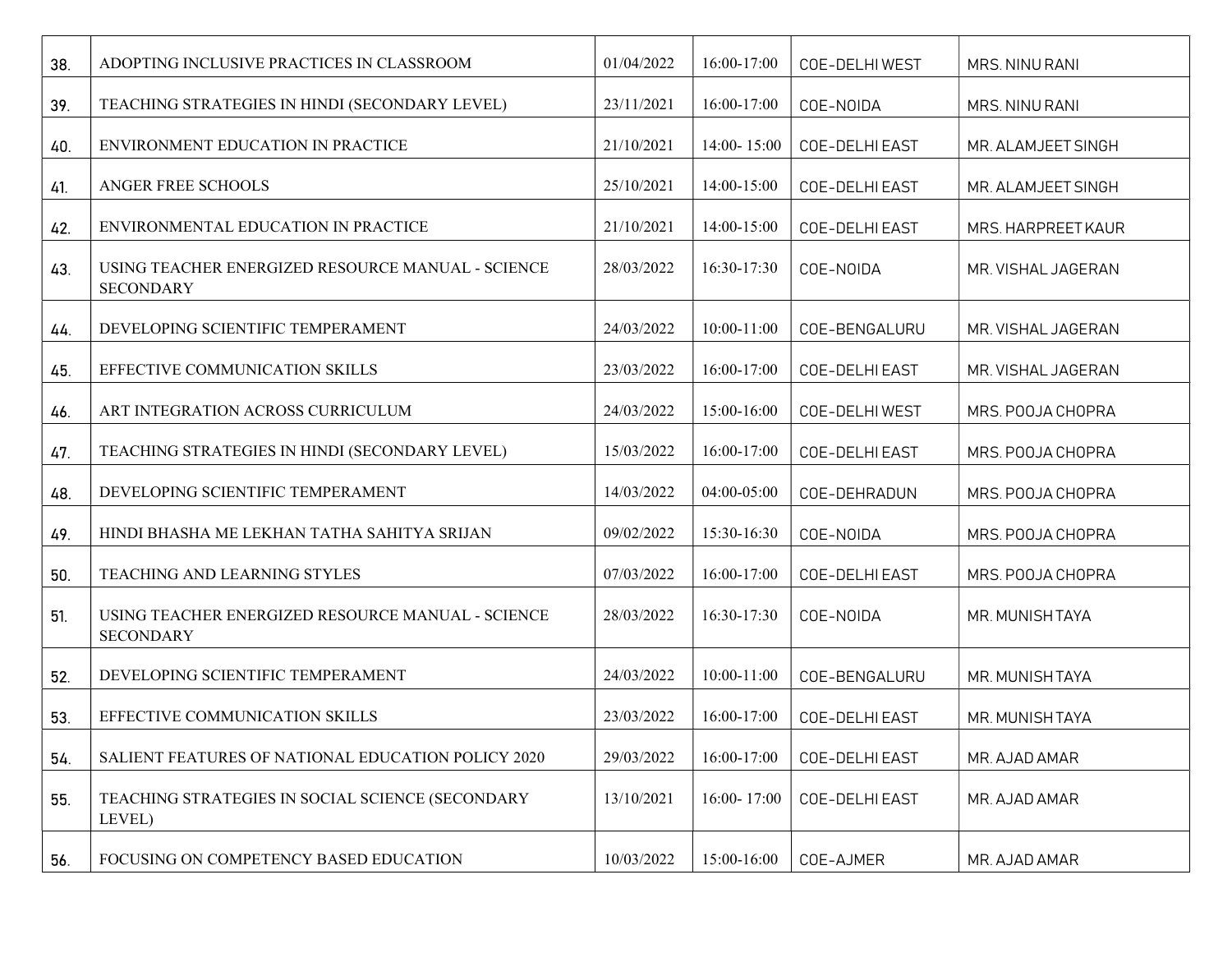| 57. | 21ST CENTURY SKILLS                                             | 08/02/2022 | 15:30-16:30 | COE-PUNE       | MR. AJAD AMAR         |
|-----|-----------------------------------------------------------------|------------|-------------|----------------|-----------------------|
| 58. | ADOPTING INCLUSIVE PRACTICES IN CLASSROOM                       | 01/04/2022 | 16:00-17:00 | COE-DELHI WEST | MRS. REENA RANI       |
| 59. | SALIENT FEATURES OF NATIONAL EDUCATION POLICY 2020              | 29/03/2022 | 16:00-17:00 | COE-DELHI EAST | MRS. REENA RANI       |
| 60. | CONNECTING AND COMMUNICATING WITH PARENTS                       | 28/03/2022 | 16:00-17:00 | COE-DELHI EAST | MRS. REENA RANI       |
| 61. | TEACHING STRATEGIES IN HINDI (SECONDARY LEVEL)                  | 15/03/2022 | 16:00-17:00 | COE-DELHI EAST | MRS. REENA RANI       |
| 62. | HINDI BHASHA ME LEKHAN TATHA SAHITYA SRIJAN                     | 09/12/2021 | 16:00-17:00 | COE-DELHI WEST | MRS. REENA RANI       |
| 63. | TEACHING STRATEGIES IN MATHEMATICS (SECONDARY LEVEL)            | 09/03/2022 | 16:00-17:00 | COE-PATNA      | <b>MRS MANJU</b>      |
| 64  | CONNECTING AND COMMUNICATING WITH PARENTS                       | 28/03/2022 | 16:00-17:00 | COE-DELHI EAST | MRS SONIA RANI        |
| 65. | HAPPY TEACHER CREATES HAPPY CLASSROOMS                          | 25/03/2022 | 15:30-16:30 | COE-PUNE       | MRS. SONIA RANI       |
| 66. | CHILD PSYCHOLOGY - UNDERSTANDING DEVELOPMENTAL<br><b>STAGES</b> | 23/03/2022 | 16:00-17:00 | COE-AJMER      | MRS. SONIA RANI       |
| 67. | TEACHING STRATEGIES IN HINDI (SECONDARY LEVEL)                  | 15/03/2022 | 16:00-17:00 | COE-DELHI EAST | MRS. SONIA RANI       |
| 68. | HINDI BHASHA ME LEKHAN TATHA SAHITYA SRIJAN                     | 09/12/2021 | 16:00-17:00 | COE-DELHI WEST | MRS. SONIA RANI       |
| 69. | VALUES EDUCATION AND ITS SIGNIFICANCE                           | 05/03/2022 | 11:00-12:00 | COE-DEHRADUN   | MRS. SONIA RANI       |
| 70. | DEVELOPING RESILIENCE IN STUDENTS                               | 15/03/2022 | 14:00-15:00 | COE-PUNE       | MS. RIYA KAPOOR       |
| 71. | TEACHING AND LEARNING STYLES                                    | 22/03/2022 | 16:00-17:00 | COE-CHANDIGARH | MRS. MANISHA SACHDEVA |
| 72. | TEACHING STRATEGIES IN MATHEMATICS (SR. SECONDARY)              | 21/03/2022 | 14:30-15:30 | COE-DELHI WEST | MRS. MANISHA SACHDEVA |
| 73. | <b>JOYFUL MATHEMATICS</b>                                       | 16/03/2022 | 16:00-17:00 | COE-DELHI WEST | MRS. MANISHA SACHDEVA |
| 74. | UNDERSTANDING MULTIPLE INTELLIGENCE                             | 05/04/2022 | 16:00-17:00 | COE-DELHI EAST | MRS. MANISHA SACHDEVA |
| 75. | EFFECTIVE COMMUNICATION SKILLS                                  | 04/04/2022 | 16:00-17:00 | COE-PATNA      | MRS. MANISHA SACHDEVA |
| 76. | STRESS MANAGEMENT TECHNIQUES.                                   | 01/04/2022 | 16:00-17:00 | COE-AJMER      | MRS. MANISHA SACHDEVA |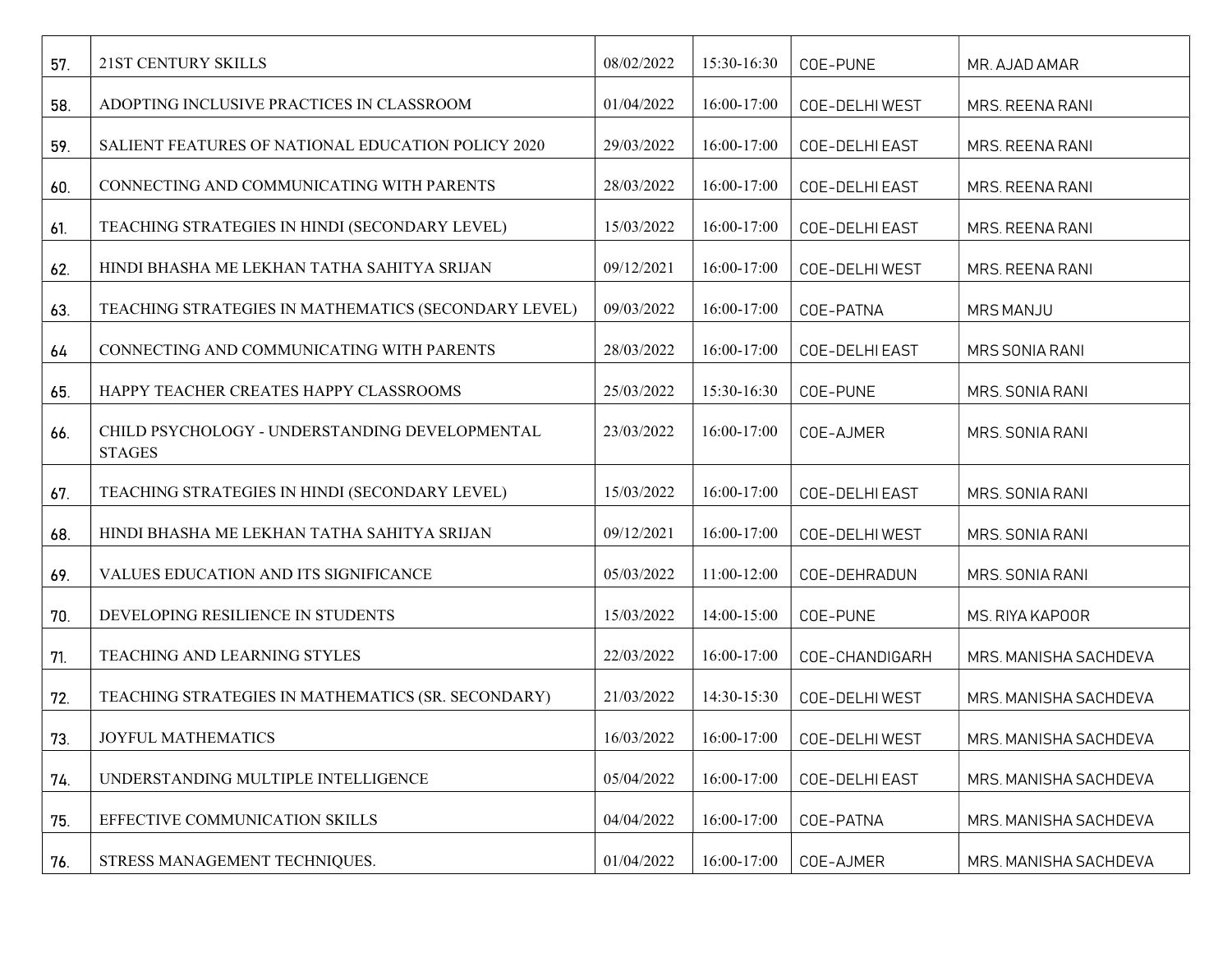| 77. | HINDI BHASHA ME LEKHAN TATHA SAHITYA SRIJAN                     | 09/03/2022 | 15:30-16:30 | COE-AJMER      | MRS. SUSHMA SINGH |
|-----|-----------------------------------------------------------------|------------|-------------|----------------|-------------------|
| 78. | HINDI BHASHA ME LEKHAN TATHA SAHITYA SRIJAN                     | 14/03/2022 | 15:30-16:30 | COE-NOIDA      | MRS. SUSHMA SINGH |
| 79. | DECISION MAKING SKILLS IN ADOLESCENTS                           | 29/03/2022 | 15:00-16:00 | COE-NOIDA      | MRS. POOJA        |
| 80. | CONNECTING AND COMMUNICATING WITH PARENTS                       | 28/03/2022 | 16:00-17:00 | COE-DELHI EAST | MRS. POOJA        |
| 81. | STRENGTHENING READING COMPETENCY                                | 23/03/2022 | 15:00-16:00 | COE-BENGALURU  | MRS. POOJA        |
| 82. | TEACHING STRATEGIES IN ENGLISH (SR. SECONDARY)                  | 16/03/2022 | 15:00-16:00 | COE-DELHI WEST | MRS. POOJA        |
| 83. | ESSENTIAL COMPONENTS OF A LESSON PLAN                           | 08/03/2022 | 14:30-15:30 | COE-CHANDIGARH | MRS. POOJA        |
| 84. | TEACHING STRATEGIES IN ENGLISH (SECONDARY LEVEL)                | 03/03/2022 | 12:30-13:30 | COE-DELHI EAST | MRS. POOJA        |
| 85. | ADOPTING INCLUSIVE PRACTICES IN CLASSROOM                       | 01/04/2022 | 16:00-17:00 | COE-DELHI WEST | MRS. POOJA        |
| 86. | CHILD PSYCHOLOGY - UNDERSTANDING DEVELOPMENTAL<br><b>STAGES</b> | 23/03/2022 | 16:00-17:00 | COE-AJMER      | MRS RITA GUPTA    |
| 87. | STORY TELLING IN CLASSROOM                                      | 10/03/2022 | 15:30-16:30 | COE-AJMER      | MRS. RITA GUPTA   |
| 88. | CHILD PSYCHOLOGY - UNDERSTANDING DEVELOPMENTAL<br><b>STAGES</b> | 23/03/2022 | 16:00-17:00 | COE-AJMER      | MRS. ISHA HASIJA  |
| 89. | STORY TELLING IN CLASSROOM                                      | 21/03/2022 | 15:30-16:30 | COE-PUNE       | MRS. ISHA HASIJA  |
| 90. | HAPPY TEACHER CREATES HAPPY CLASSROOMS                          | 25/03/2022 | 15:30-16:30 | COE-PUNE       | MRS. MADHU        |
| 91. | CHILD PSYCHOLOGY - UNDERSTANDING DEVELOPMENTAL<br><b>STAGES</b> | 23/03/2022 | 16:00-17:00 | COE-AJMER      | MRS. MADHU        |
| 92. | PRE-SCHOOL TEACHING METHODOLOGY                                 | 26/03/2022 | 10:00-11:00 | COE-BENGALURU  | MRS. VAISHALI     |
| 93. | CHILD PSYCHOLOGY - UNDERSTANDING DEVELOPMENTAL<br><b>STAGES</b> | 23/03/2022 | 16:00-17:00 | COE-AJMER      | MRS. VAISHALI     |
| 94. | STORY TELLING IN CLASSROOM                                      | 10/03/2022 | 15:30-16:30 | COE-AJMER      | MRS. VAISHALI     |
| 95. | CHILD PSYCHOLOGY - UNDERSTANDING DEVELOPMENTAL                  | 23/03/2022 | 16:00-17:00 | COE-AJMER      | MRS. POOJA RANI   |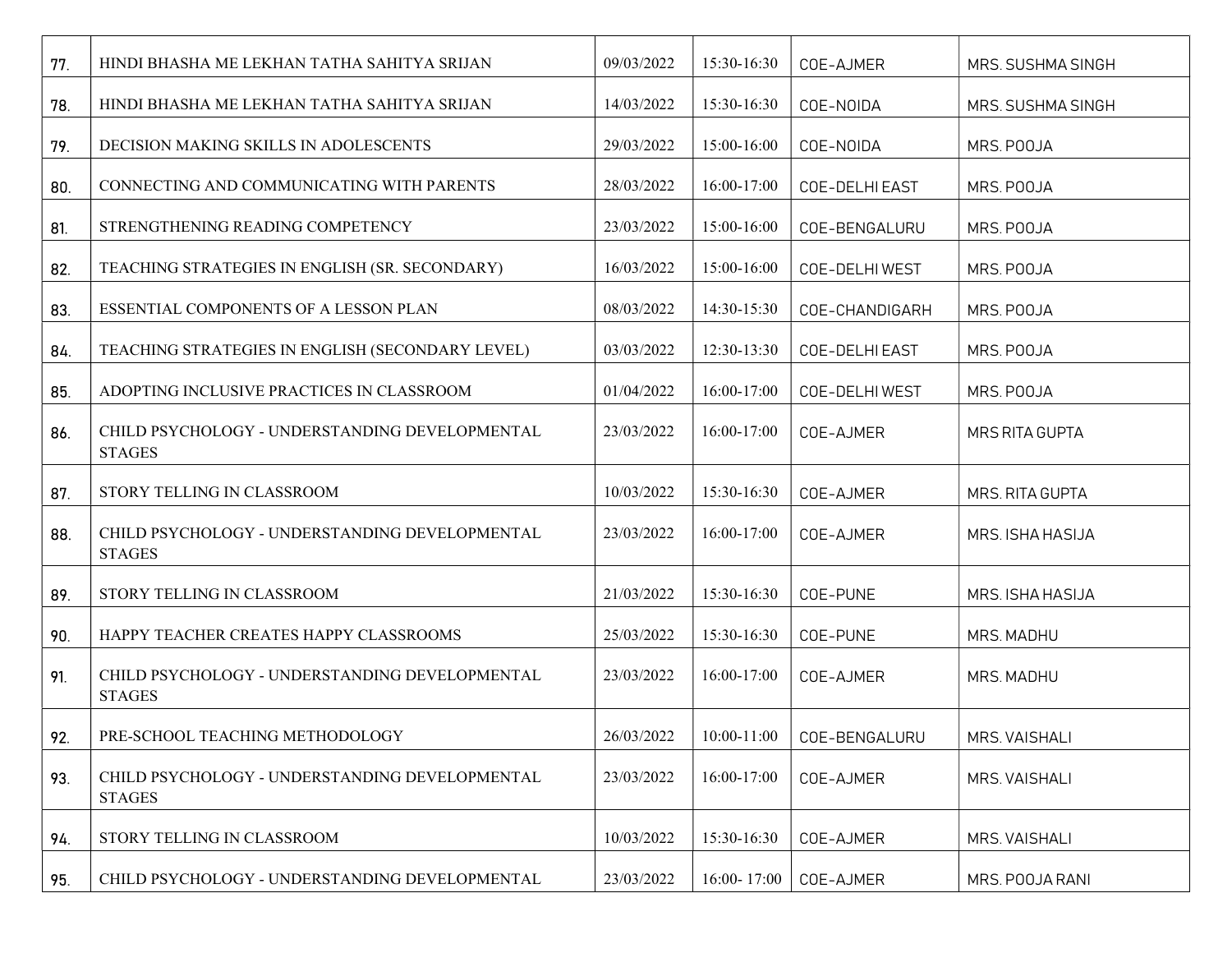|      | <b>STAGES</b>                                                   |            |                 |                |                   |
|------|-----------------------------------------------------------------|------------|-----------------|----------------|-------------------|
| 96.  | PRE-SCHOOL TEACHING METHODOLOGY                                 | 19/07/2021 | $11:00 - 12:00$ | COE-PANCHKULA  | MRS. POOJA RANI   |
| 97.  | STORY TELLING IN CLASSROOM                                      | 10/03/2022 | 15:30-16:30     | COE-AJMER      | MRS. POOJA RANI   |
| 98.  | HAPPY TEACHER CREATES HAPPY CLASSROOMS                          | 25/03/2022 | 15:30-16:30     | COE-PUNE       | MRS. NAVDEEP KAUR |
| 99.  | STORY TELLING IN CLASSROOM                                      | 24/03/2022 | 12:00-13:00     | COE-DELHI WEST | MRS. NAVDEEP KAUR |
| 100. | CHILD PSYCHOLOGY - UNDERSTANDING DEVELOPMENTAL<br><b>STAGES</b> | 23/03/2022 | 16:00-17:00     | COE-AJMER      | MRS, NAVDEEP KAUR |
| 101. | STORY TELLING IN CLASSROOM                                      | 10/03/2022 | 15:30-16:30     | COE-AJMER      | MRS. NAVDEEP KAUR |
| 102. | PRE-SCHOOL TEACHING METHODOLOGY                                 | 19/07/2021 | 11:00-12:00     | COE-PANCHKULA  | MRS. NAVDEEP KAUR |
| 103. | STORY TELLING IN CLASSROOM                                      | 21/03/2022 | 15:30-16:30     | COE-PUNE       | MRS. NAVDEEP KAUR |
| 104. | HAPPY TEACHER CREATES HAPPY CLASSROOMS                          | 25/03/2022 | 15:30-16:30     | COE-PUNE       | MRS. REEMA GABA   |
| 105. | CHILD PSYCHOLOGY - UNDERSTANDING DEVELOPMENTAL<br><b>STAGES</b> | 23/03/2022 | $16:00-17:00$   | COE-AJMER      | MRS. REEMA GABA   |
| 106. | PRE-SCHOOL TEACHING METHODOLOGY                                 | 16/03/2022 | 15:00-16:00     | COE-CHENNAI    | MRS. REEMA GABA   |
| 107. | HAPPY TEACHER CREATES HAPPY CLASSROOMS                          | 25/03/2022 | 15:30-16:30     | COE-PUNE       | MRS. KANAK SINGAL |
| 108. | CHILD PSYCHOLOGY - UNDERSTANDING DEVELOPMENTAL<br><b>STAGES</b> | 23/03/2022 | 16:00-17:00     | COE-AJMER      | MRS. KANAK SINGAL |
| 109. | CHILD PSYCHOLOGY - UNDERSTANDING DEVELOPMENTAL<br><b>STAGES</b> | 23/03/2022 | 16:00-17:00     | COE-AJMER      | MRS. SONAM KATYAL |
| 110. | STORY TELLING IN CLASSROOM                                      | 10/03/2022 | 15:30-16:30     | COE-AJMER      | MRS. SONAM KATYAL |
| 111. | PRE-SCHOOL TEACHING METHODOLOGY                                 | 07/03/2022 | 15:00-16:00     | COE-CHENNAI    | MRS. SONAM KATYAL |
| 112. | CHILD PSYCHOLOGY - UNDERSTANDING DEVELOPMENTAL<br><b>STAGES</b> | 23/03/2022 | 16:00-17:00     | COE-AJMER      | MR. DEEPAK KUMAR  |
| 113. | ENVIRONMENTAL EDUCATION IN PRACTICE                             | 18/03/2022 | 15:00-16:00     | COE-CHENNAI    | MR. DEEPAK KUMAR  |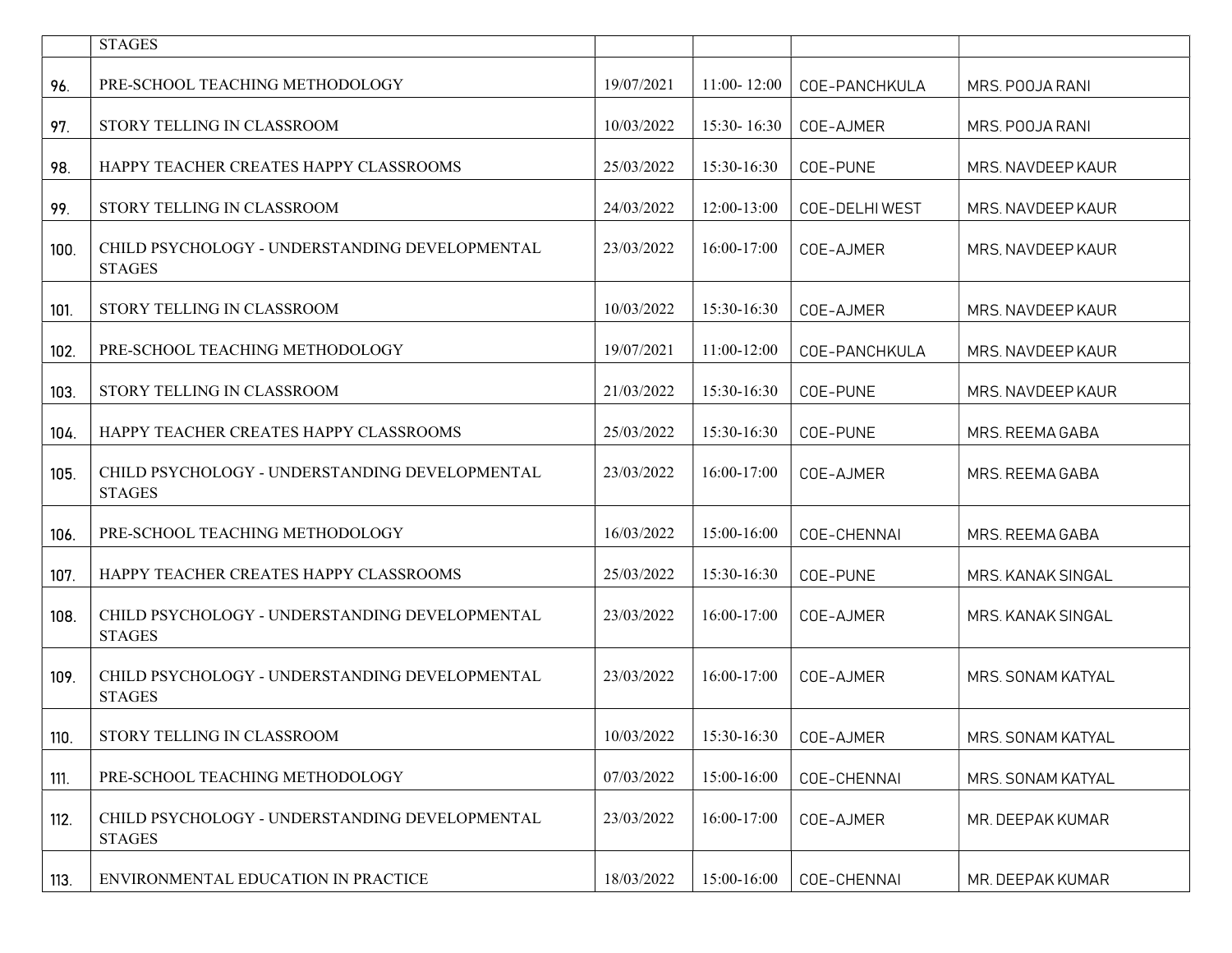| 114. | TEACHING STRATEGIES IN ECONOMICS (SR. SECONDARY)                        | 15/03/2022 | 15:00-16:00 | COE-DELHIWEST   | MR. DEEPAK KUMAR   |
|------|-------------------------------------------------------------------------|------------|-------------|-----------------|--------------------|
| 115. | DIGITAL LEARNING AND MANAGEMENT                                         | 24/03/2022 | 16:00-17:00 | COE-DELHI EAST  | MR. KUNAL BEHL     |
| 1166 | CYBER SECURITY AND ETHICS                                               | 14/03/2022 | 14:00-15:00 | COE-BHUBANESWAR | MR. KUNAL BEHL     |
| 117. | PROMOTING MENTAL HEALTH                                                 | 25/10/2021 | 11:00-12:00 | COE-BHOPAL      | <b>MRS. PREETI</b> |
| 118. | ANGER FREE SCHOOLS                                                      | 23/12/2021 | 16:00-17:00 | COE-DEHRADUN    | <b>MRS. PREETI</b> |
| 119. | TEACHING STRATEGIES FOR STUDENTS WITH INTELLECTUAL<br><b>DISABILITY</b> | 23/03/2022 | 16:00-17:00 | COE-NOIDA       | MRS. PREETI        |
| 120  | PRACTICING BLENDED LEARNING                                             | 21/03/2022 | 15:00-16:00 | COE-DELHI WEST  | <b>MRS. PREETI</b> |
| 121. | CAREER GUIDANCE IN SCHOOLS                                              | 11/03/2022 | 15:00-16:00 | COE-DELHI WEST  | <b>MRS. PREETI</b> |
| 122. | DIGITAL LEARNING AND MANAGEMENT                                         | 24/03/2022 | 16:00-17:00 | COE-DELHI EAST  | MRS. GEETA SHARMA  |
| 123. | CONNECTING AND COMMUNICATING WITH PARENTS                               | 28/03/2022 | 16:00-17:00 | COE-DELHI EAST  | MRS. RASHMI DEVI   |
| 124. | CONTENT AND TIME MANAGEMENT                                             | 28/03/2022 | 11:30-12:30 | COE-PUNE        | MRS. RASHMI DEVI   |
| 125. | TEACHING STRATEGIES IN MATHEMATICS (SECONDARY LEVEL)                    | 17/03/2022 | 15:00-16:00 | COE-CHENNAI     | MRS. RASHMI DEVI   |
| 126. | ADOPTING INCLUSIVE PRACTICES IN CLASSROOM                               | 01/04/2022 | 16:00-17:00 | COE-DELHI WEST  | MRS. RASHMI DEVI   |
| 127. | <b>JOYFUL MATHEMATICS</b>                                               | 01/02/2022 | 11:30-12:30 | COE-PUNE        | MRS. RASHMI DEVI   |
| 128. | TEACHING STRATEGIES IN MATHEMATICS (SECONDARY LEVEL)                    | 09/03/2022 | 16:00-17:00 | COE-PATNA       | MRS. RASHMI DEVI   |
| 129. | SALIENT FEATURES OF NATIONAL EDUCATION POLICY 2020                      | 29/03/2022 | 16:00-17:00 | COE-DELHI EAST  | MRS. SHANTI RANI   |
| 130. | CONNECTING AND COMMUNICATING WITH PARENTS                               | 28/03/2022 | 16:00-17:00 | COE-DELHI EAST  | MRS. SHANTI RANI   |
| 131. | STRENGTHENING READING COMPETENCY                                        | 23/03/2022 | 15:00-16:00 | COE-BENGALURU   | MRS. SHANTI RANI   |
| 132. | TEACHING STRATEGIES IN ENGLISH (SECONDARY LEVEL)                        | 22/12/2021 | 14:00-15:00 | COE-DELHI EAST  | MRS. SHANTI RANI   |
| 133. | TEACHING STRATEGIES IN ENGLISH (SR. SECONDARY)                          | 16/03/2022 | 15:00-16:00 | COE-DELHI WEST  | MRS. SHANTI RANI   |